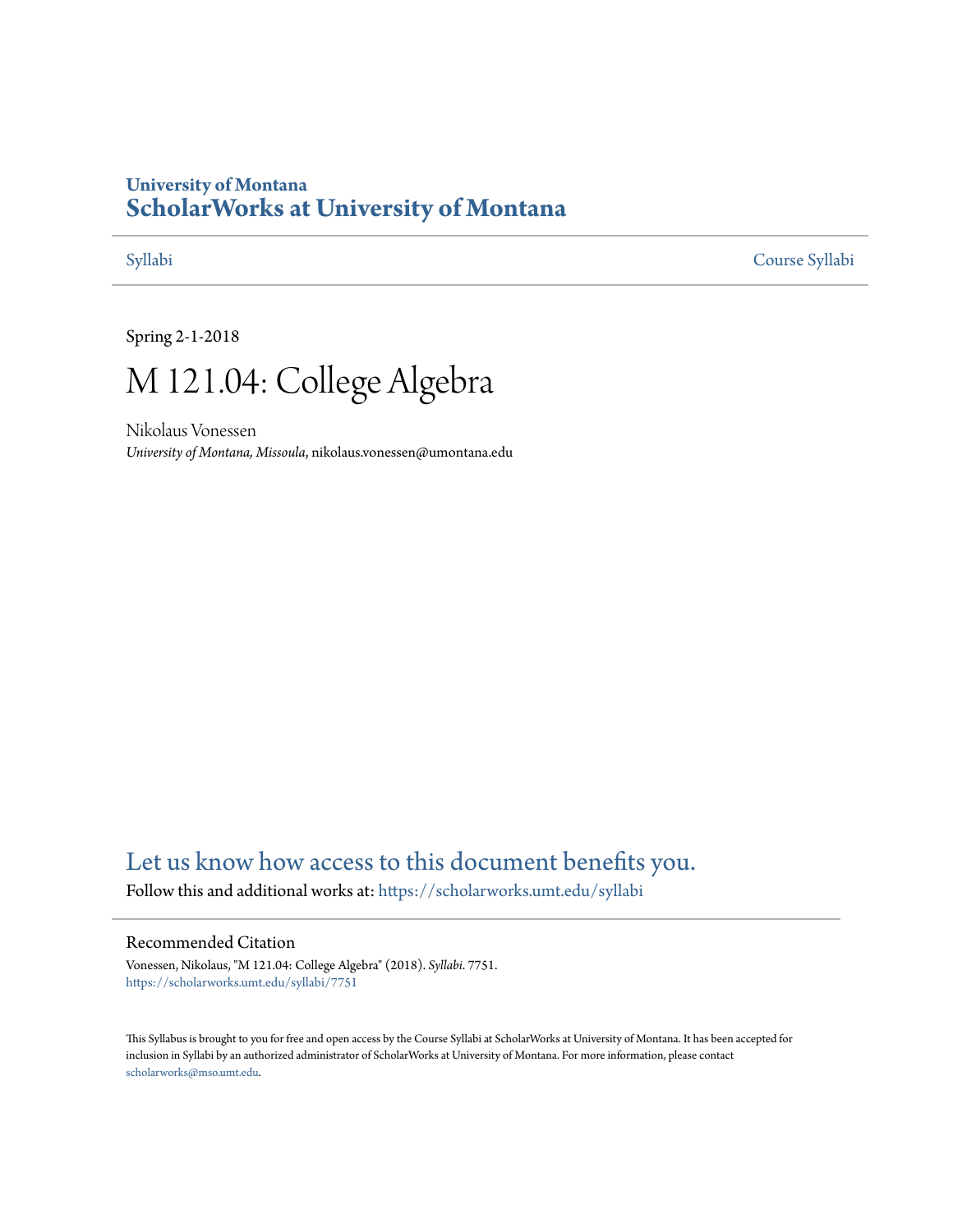**M 121 (College Algebra) Spring 2018 Course Coordinator: Regina Souza**

| <b>Section</b> | <b>MWF</b> | <b>Room</b>     | <b>Instructor (Click for more info)</b> | Office   | <b>Phone</b> |
|----------------|------------|-----------------|-----------------------------------------|----------|--------------|
|                | 10 am      | <b>CHEM 102</b> | <b>Gerald Todd</b>                      | C 366    | $- - -$      |
|                | am         | <b>MATH 108</b> | Kevin Palencia                          | C 361    | $- - -$      |
|                | pm         | <b>MATH 103</b> | Nikolaus Vonessen                       | Math 207 | 243-6222     |

**Walk-in Tutoring Centers:** Math Learning Center (MLC) and Math@Mansfield [\(click for location/hours\)](http://cas.umt.edu/math/undergraduate/all-students/free-tutoring.php).

**Office Hours (for all instructors):** [TBA\(link to download the pdf document\)](http://hsapp.hs.umt.edu/employee-database/index.php/pubtools/serveFile/files/666/oh.pdf)

**Course Coordinator:** Dr. Souza: Room MA 104, 243-2166, [Email:](mailto:%20Regina.Souza@umontana.edu) Regina.Souza@umontana.edu **Office Hours for Dr. Souza:** Mo, Wed: 2-2:50pm; Tue: 4-4:50pm, Th: 10-10:50am, or by appointment.

#### **Text book:**

*Functions Modeling Change 5E Custom eText for UM, by Connally, Wiley Custom* (available at the bookstore). Click [Vital Source](http://store.vitalsource.com/show/9781119178736) if you would prefer an EBook. (If you are planning to take M122, do not buy the regular 5<sup>th</sup> edition, buy the UM custom edition. The UM custom edition includes an extra chapter in trigonometry.)

#### **Graphing Calculator**

A graphing calculator is required. Class demos will be given with a TI-83 or TI-84.

#### **Course Description**

The central theme of College Algebra is functions as models of change. This course fulfills the prerequisites for M 122 (College Trigonometry) and for M 162 (Applied Calculus). Offered autumn and spring. Prereq., M 095 or ALEKS placement >= 4. Intended to strengthen algebra skills. The study of functions and their inverses; polynomial, rational, exponential, and logarithmic functions. Credit not allowed for both M 121, and M 151.

#### **Learning Outcomes**

Upon completion of this course students will be able to:

- Use factoring to solve equations and to find zeros of polynomial functions.
- Solve linear, quadratic, exponential and logarithmic equations and use them to solve applied problems.
- Use function notation; identify domain, range, and intervals of increasing/decreasing/constant values.
- Find zeros, asymptotes, and domain of rational functions.
- Evaluate and sketch graphs of piecewise functions and find their domain and range.
- Use algebra to combine functions and form composite functions.
- Identify one-to-one functions, find and verify inverse functions, and sketch their graphs.
- Identify and graph linear, polynomial, power, rational, exponential and logarithmic functions.
- Use linear, polynomial, rational, power, exponential, and logarithmic functions of a real variable to model real-world phenomena and solve applied problems.

**General Education Learning Outcome:** Upon completion of the mathematical literacy requirement, a student will be able to apply effectively mathematical or statistical reasoning to a variety of applied or theoretical problems.

#### **Course Content**

- 1. *Graphs, Functions, Applications* (Function Notation, Linear Functions, Equations of Lines, Applications, Solving Linear Inequalities, Increasing, Decreasing, and Piecewise Functions, Algebra of Functions, Composition of Functions, Symmetry and Transformations; Quadratic Functions)
- 2. *Exponential and Logarithmic Functions* (Inverse Functions, Exponential and Logarithmic Functions and their Graphs, Exponential and Logarithmic Equations, Applications)
- 3. *Polynomial and Rational Functions* (Short-run Behavior, Graphs, Comparing Power, Exponential and Logarithmic Functions, Fitting Exponentials and Polynomials to Data, Applications.)